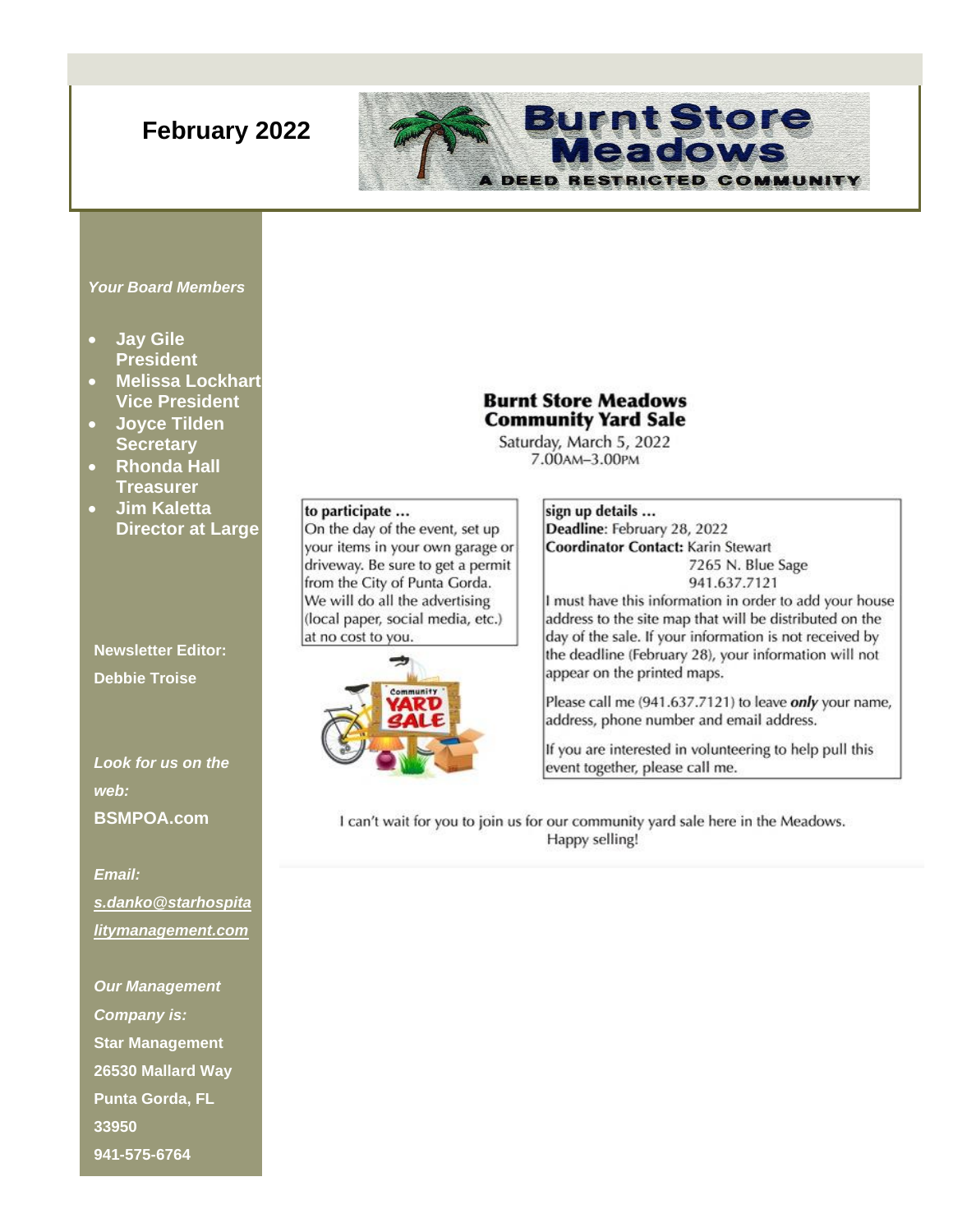#### **Treasurer's Report**

- ➢ This report is for the period ending December 31, 2021.
- $\triangleright$  The total amount in all operating bank accounts is: \$413,835.
- ➢ The operating accounts are comprised of: \$291,935 for general operations and \$121,900 in emergency funds
- $\triangleright$  The total amount in the Community Development account is: \$8,667.
- $\triangleright$  The amount in the construction clean site account is: \$16,994.
- Accounts Receivable total is \$33,261. As of January  $21^{st}$ , A/R is \$25,513.
- ➢ Accounts Payable: \$0.

Cash Disbursements were \$13,231 with payments to Star Management, COPG, FPL, Auto Owners Insurance, Time, three refunds for overpayments, and one reimbursement.



Paid Advertisements - To advertise in the BSM newsletter, email [bsmpoa.newsletter@gmail.com](mailto:bsmpoa.newsletter@gmail.com)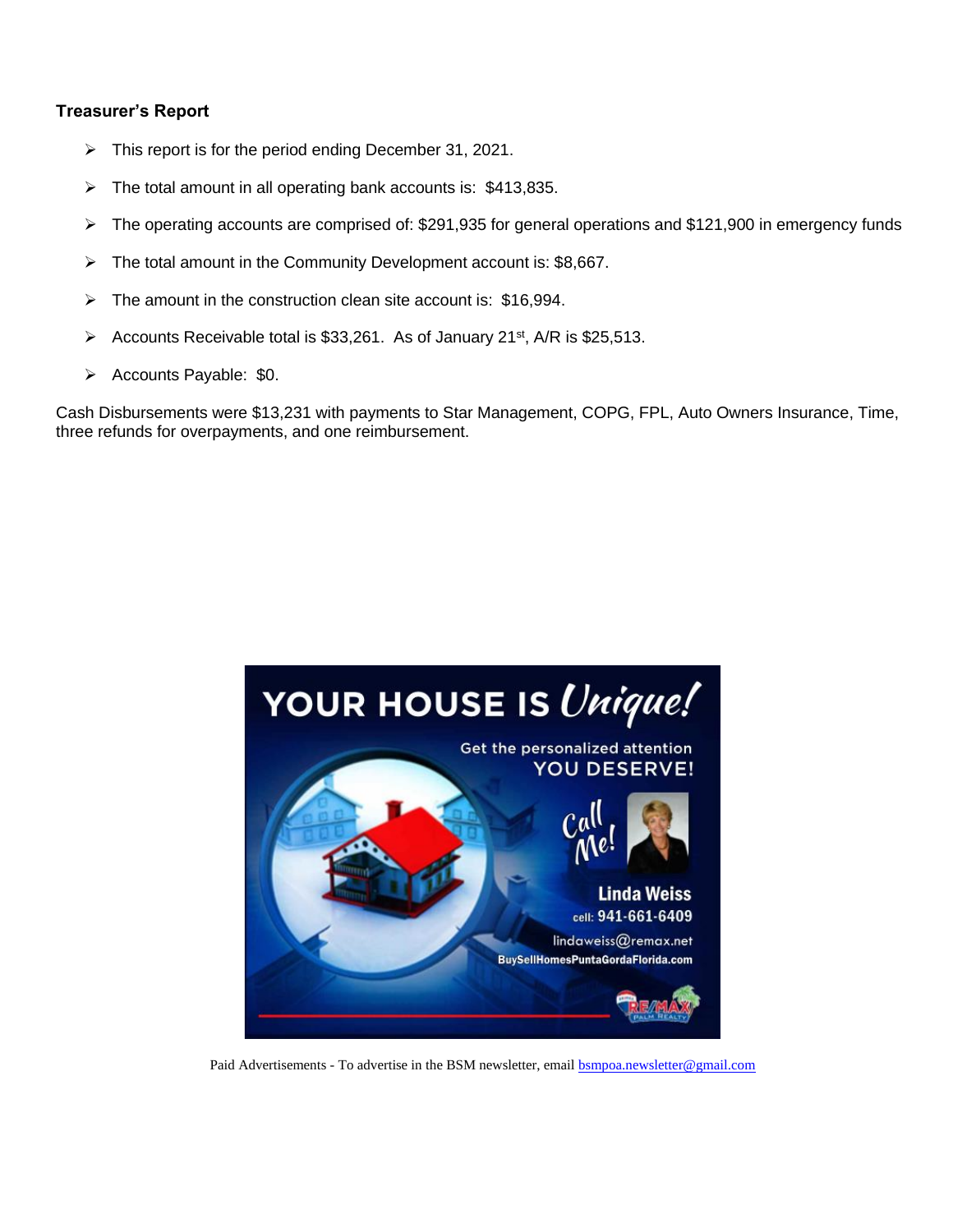

#### **Holiday Lights Contest Winners!!!**

In December, all property owners were asked to submit their vote for the best decorated home. Each winner received a Gift Card paid for by our Community Development Fund.

1<sup>st</sup> [Place](https://creativecommons.org/licenses/by/3.0/) \$100 Gift Card was awarded to 422 Royal Poinciana. 2nd place \$50 Gift Card went to the homeowners of 7322 S Blue Sage.

3rd place Winners: It was a 3-way tie! Each were awarded a \$25 Gift Card:

- ➢ 7309 S Blue Sage
- ➢ 620 Trumpet Tree
- ➢ 631 Trumpet Tree

The best cul-de-sac received a \$50 gift card which was awarded to the caretakers of S Tulip Tree

We thank everyone who participated and look forward to an even more competitive 2022 holiday season.

#### **Our Cul-de-sacs**

Thank you to all of you for helping with the mulch in the cul-de-sacs. There are still a few more to go. Keep up the good work!



Paid Advertisements - To advertise in the BSM newsletter, email **bsmpoa.newsletter@gmail.com**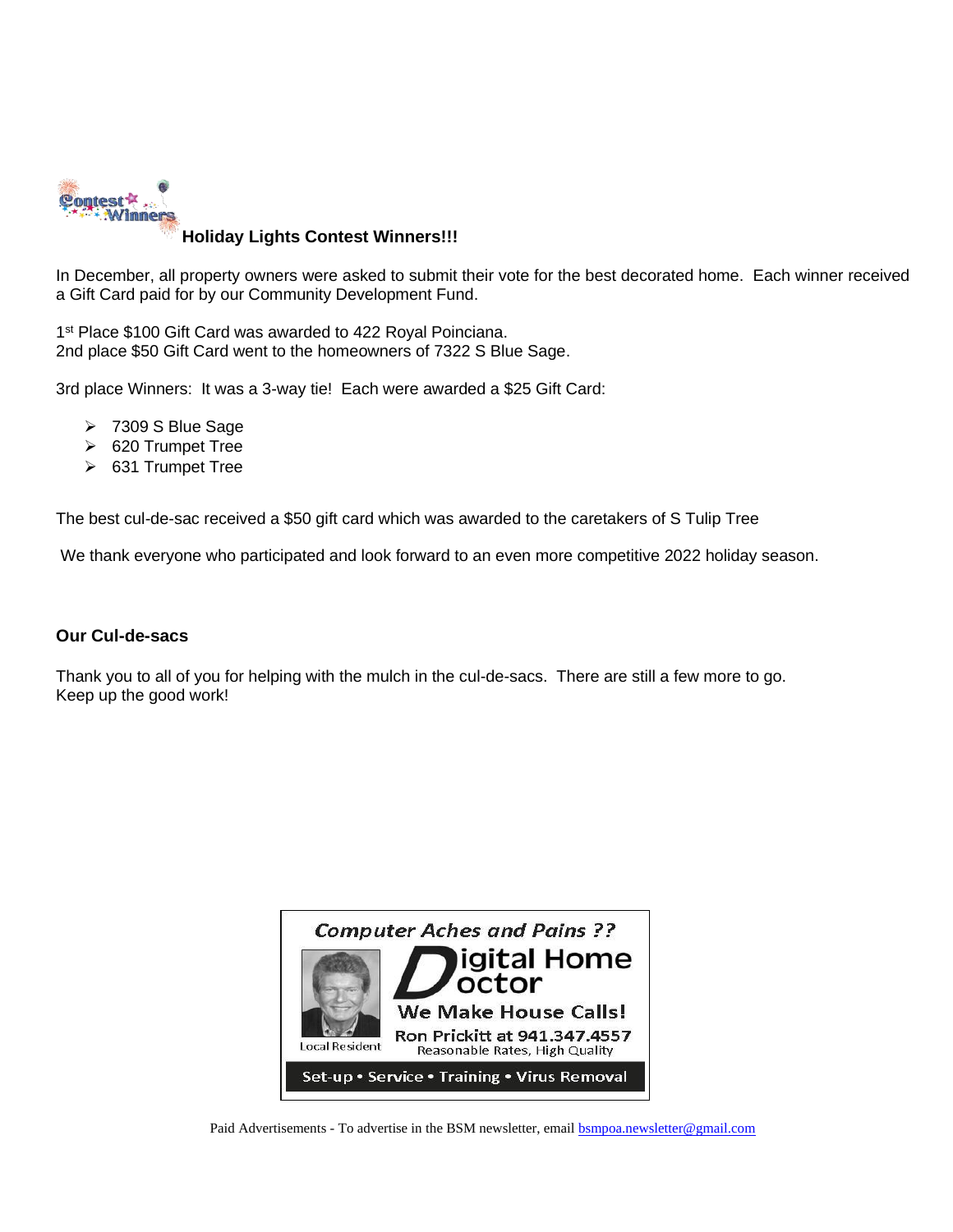## **Thoughts at Large**

Fiscal responsibility is a bit of an unspoken theme of mine. My wife calls it nit-picking. I believe it was Ben Franklin who said, "A penny saved is a penny earned" and, "Watch the pennies and the dollars will watch themselves." Last year the Board carried forward a nice budget surplus thanks to being diligent and with a big help from Star Management. A few years back it was decided to fund an emergency expense fund. This is highly recommended by most HOA managers. We do not have roofs to repair or buildings to paint but could have a large emergency expense for clean out downed trees and brush in our drainage systems in the event of a major storm. That fund will be close to fully funded this year. Our ditch maintenance bids came in well under budget this year. A very nice surprise. Another nice one has been legal fees. We changed our attorney a little over a year ago with some very nice results. The per hour fee is higher but he gets more done in that hour translating to much lower overall costs.

Past dues are a problem but not excessive. About thirteen percent are past due at this time which is right in line with a year ago. We do charge interest on past due accounts and Star Management sends out two reminder letters. We had started a program of filing real estate liens on past due accounts of \$500.00 or more. That program began last year and has been very successful. There is very little cost to us because fees and costs are included in the lien filing and then paid when the lien is paid. It was also decided we would file for foreclosure proceedings on accounts with serious past dues and/or have a history of other credit problems. That was done on one property last year with very good results. The account was brought up to date after some negotiating.

Enforcement of our rules and regulations is an ongoing concern. I cannot ask our board members to actively go out and seek violations so we do rely on homeowner input. Contact any board member or Star Management at 941 575-6764 and advise them of what you observed. In most cases we will also verify the complaint. The city and county are required to make your name available to the person who was the cause of the complaint. **WE ARE NOT**. Many times, when a fine is issued, the board does not even know who advised us of the infraction. We have had a few that are merely neighbor disputes and have been ignored. This is a very good reason why we try to verify an infraction.

SIGNS or NO SIGNS! The rules for the city and county have changed because of a court ruling. Ours have not and we are not affected. The only signs we allow are real estate for sale or rent (5" x 8"), general contractors docs box, pest control for one day, and home security. Other signs, like open house or garage sale, are allowed for that day only and must be removed that day. Note, no signs are allowed in the city right of way which usually extends from about 25 feet from the center line of the street per city code.

Nuff Said Jay Gile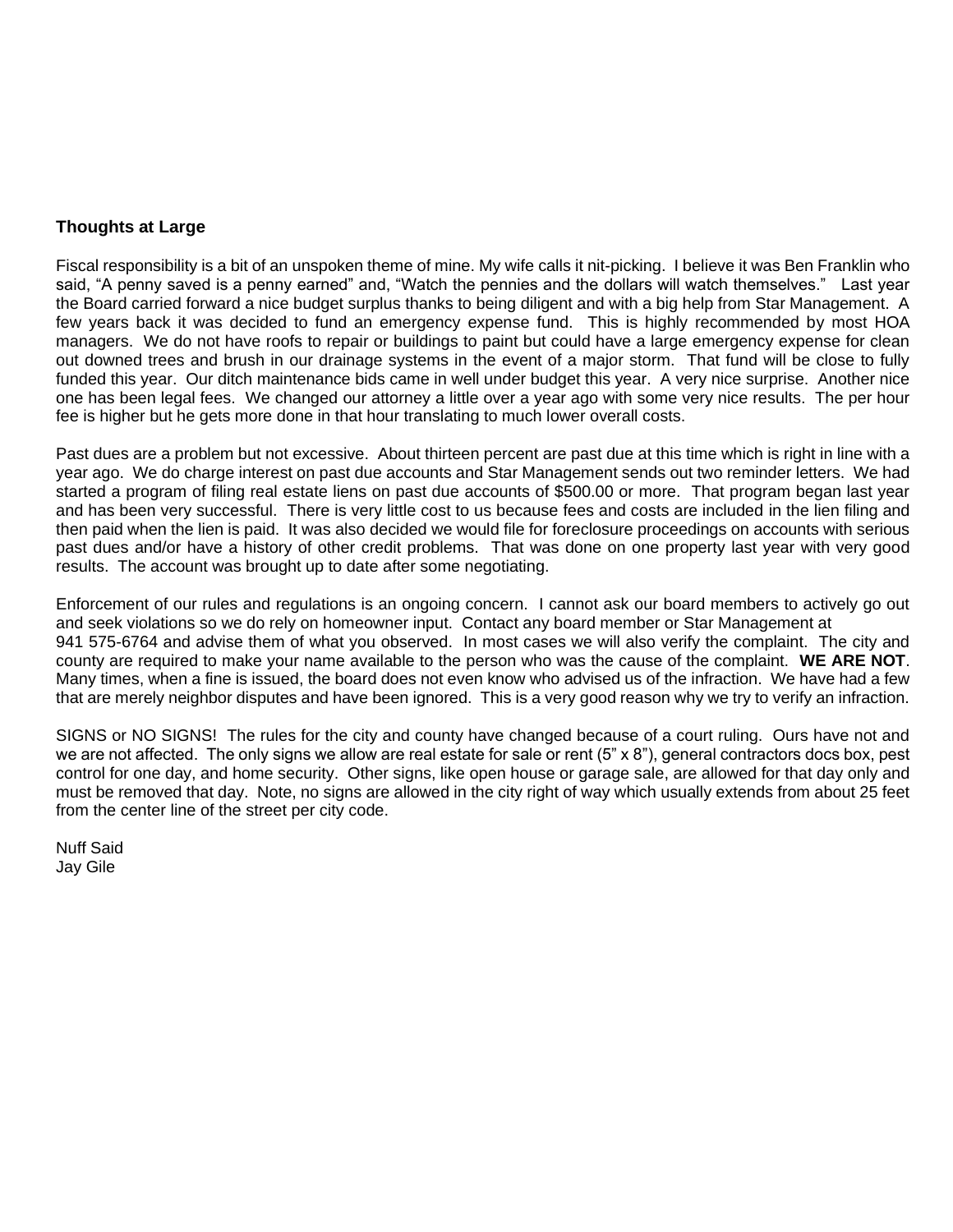#### **Why NOW is a great time to sell your Florida home!**

Low inventory... the list of available homes for sale is now a tiny fraction of the norm, so this has helped to drive the prices much higher, and there are often several offers on a new listing within the first few days on the market. The median sales price for single-family homes has risen 35.1 percent since 2020, so we are in an extreme Seller's Market now.

Properties are selling quickly... at the asking price or often higher. Closed sales locally increased 42.9 percent over one year ago, and the average days on market reduced to 9 days, a 78.6 percent change.

Mortgage interest rates remain very low... the average rate for a 30-year fixed loan was 3.2 percent recently.

The pool of potential buyers is huge... it seems everyone wants to live in Florida now! Sellers need to prepare and stage their home for MANY showings, and multiple offers.

CASH IS KING... nearly 70 percent of recent home sales are CASH transactions which is excellent for sellers. This avoids long delays in Closing and avoids messy appraisals and surveys that are so common now. Make certain that your real estate agent obtains a quality Proof of Funds from all potential buyers.

Interview at least three professional real estate agents to determine their marketing abilities for your home, their grasp on the nuances of your particular neighborhood and their negotiating skills to ensure that you receive the best price and terms. Mistakes can be very costly and frustrating.

Rick Stewart, Realtor Century 21 Sunbelt, Burnt Store Marina



Paid Advertisements - To advertise in the BSM newsletter, email [bsmpoa.newsletter@gmail.com](mailto:bsmpoa.newsletter@gmail.com)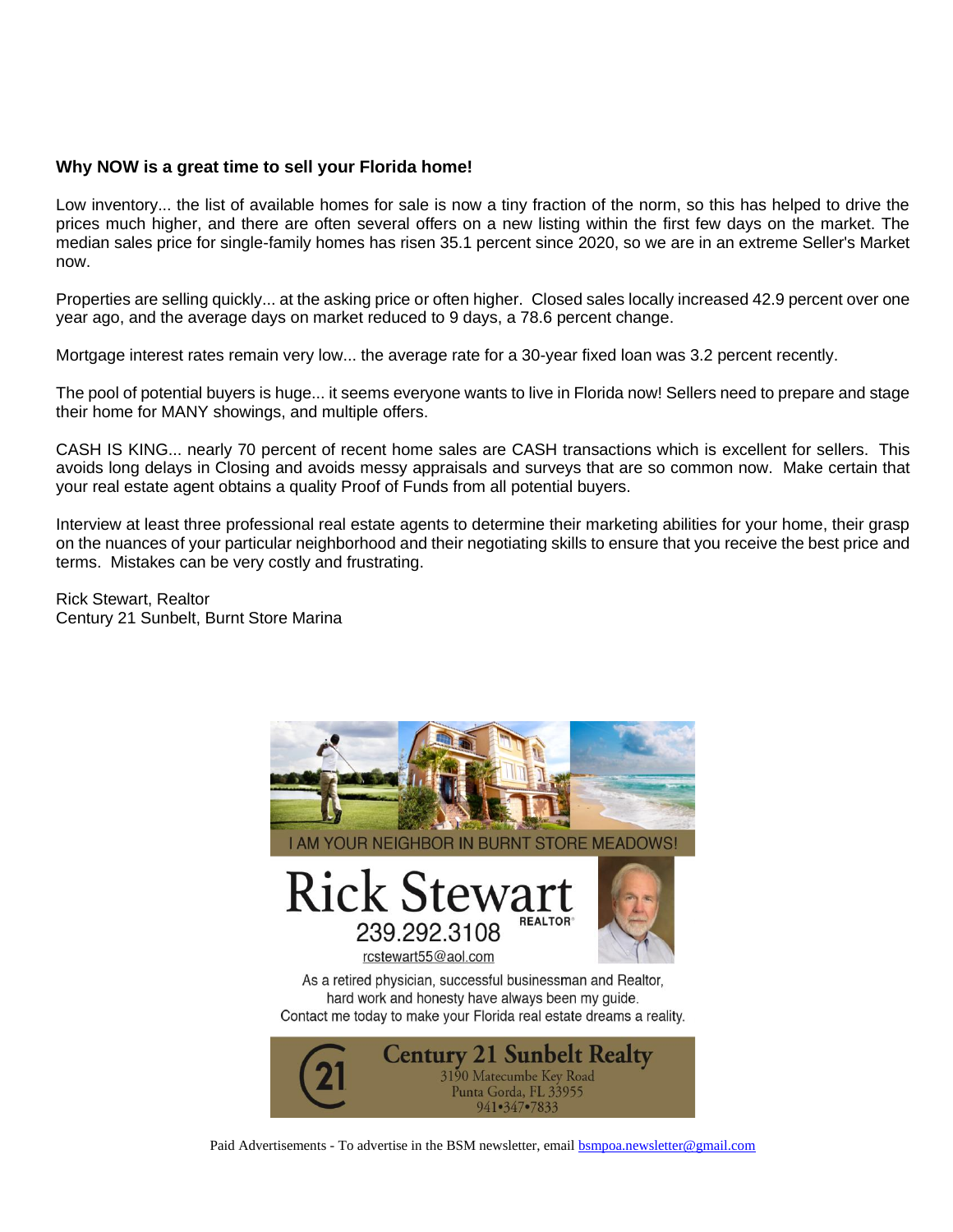#### **Understanding Closing Costs**

BUYING A HOME CAN BE A LOT OF FUN early on, looking for the ideal house and neighborhood and selecting decorating styles. Unfortunately, the final step in the buying process, aka "Closing" on the purchase, can be intimidating and costly if you aren't prepared.

WHAT ARE CLOSING COSTS? Typically, a buyer can expect to pay between 2% and 5% of the agreed-upon price of the home in various closing fees. The seller usually pays the real estate agent commission(s), tax stamps and filing fees and costs associated with the marketing of the property. In many communities the costs of the Title Inspection and Title Insurance fall to the seller, but this can be negotiated in some areas.

WHAT CLOSING COSTS FALL TO THE BUYER? Obviously, the down payment for the purchase is a buyer expense, or the total amount if this is a cash transaction. An inspection by a professional home inspector is always a good investment and buyers must secure homeowners insurance prior to Closing. Most other buyer costs only accrue if there is a mortgage involved. Appraisal fees, attorney fees, document preparation and county loan filing fees are just a few examples. Many mortgage lenders offer to "roll" these costs into the body of the loan, rather than the buyer paying them out-of-pocket.

HOW DO I KNOW MY COSTS? Your real estate agent can estimate these costs early in the process and if a mortgage is involved, your loan officer can refine these costs. Just prior to closing, the closing agency (usually a Title company or a law office) is obligated to provide a HUD or ALTA statement for you to review and ultimately sign.

BE PREPARED FOR ANYTHING! Even attentive and experienced buyers can be surprised by the final numbers when the closing is near. Stay in close communication with your real estate agent and the closing agent handling the transaction. Be aware that many development companies that are building large tracts of new homes will promote "no closing fee" deals if you use their affiliated mortgage lender. There are definitely large fees involved but they are "rolled" into the total loan and greatly impact your monthly payments and equity in the property.

Rick Stewart, Realtor Century 21 Sunbelt, Burnt Store Marina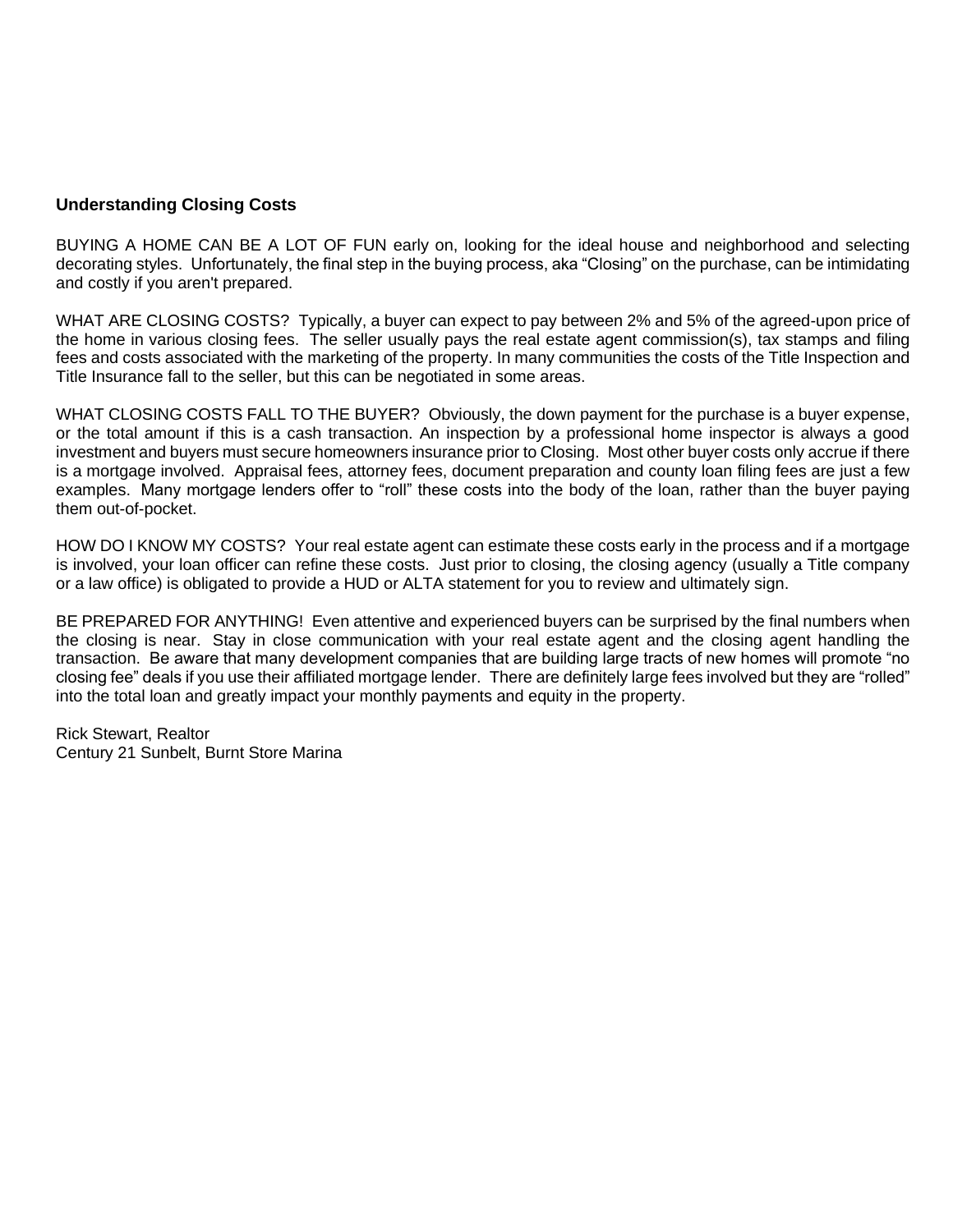

#### **SCAMS**

With tax season upon us, beware of possible Tax Scams

Tax season brings with it an increase of tax related scam cases. Here are a few tips to make sure that you don't become a victim:

• The IRS does not use email, text messages, or social media to discuss personal tax issues involving bills or refunds. Do not engage with anyone claiming to be with the IRS using these methods.

• The IRS does not accept tax payments using prepaid debit cards, gift cards, or wire transfers. If someone asks you to pay a tax bill using any of these methods they are not with the IRS.

• Never call numbers or go to websites found in emails or letters. These can be used to trick you into calling imposters or visiting fake websites. You should only use numbers and websites from legitimate sources. The IRS website is www.irs.gov.

• Never provide any personal or tax information to anyone who contacted you. If you believe someone may actually be with the IRS they will be happy to allow you to call back using a number you located on the official IRS website.

## **BIKE TIPS & RULES**

Before riding make sure to check the following: tire pressure, brake function, chain tension and seat, handlebar and wheels are tightened. While vehicles must share the road with bicycles, riders have an obligation to obey the laws as well. Many are listed below. More can be found here:

[https://www.floridabicycle.org/pub\\_pdfs/PEGLEG/2019.BPLEG.pdf](https://www.floridabicycle.org/pub_pdfs/PEGLEG/2019.BPLEG.pdf)

- $\triangleright$  Always use hand signals
- $\triangleright$  Ride in the direction of traffic when in the street
- $\triangleright$  Obey all signs and signals
- $\triangleright$  Ride single file except when passing
- $\triangleright$  Ride with both hands on the handlebars, except when signaling
- $\triangleright$  Stop and look before entering a street
- $\triangleright$  Walk the bike across an intersection
- ➢ Use your ears to listen. Do not use earbuds or earphones
- $\triangleright$  Where a helmet correctly and of proper size

Bob Troise Retired NYPD Sergeant & PGPD Patrol Volunteer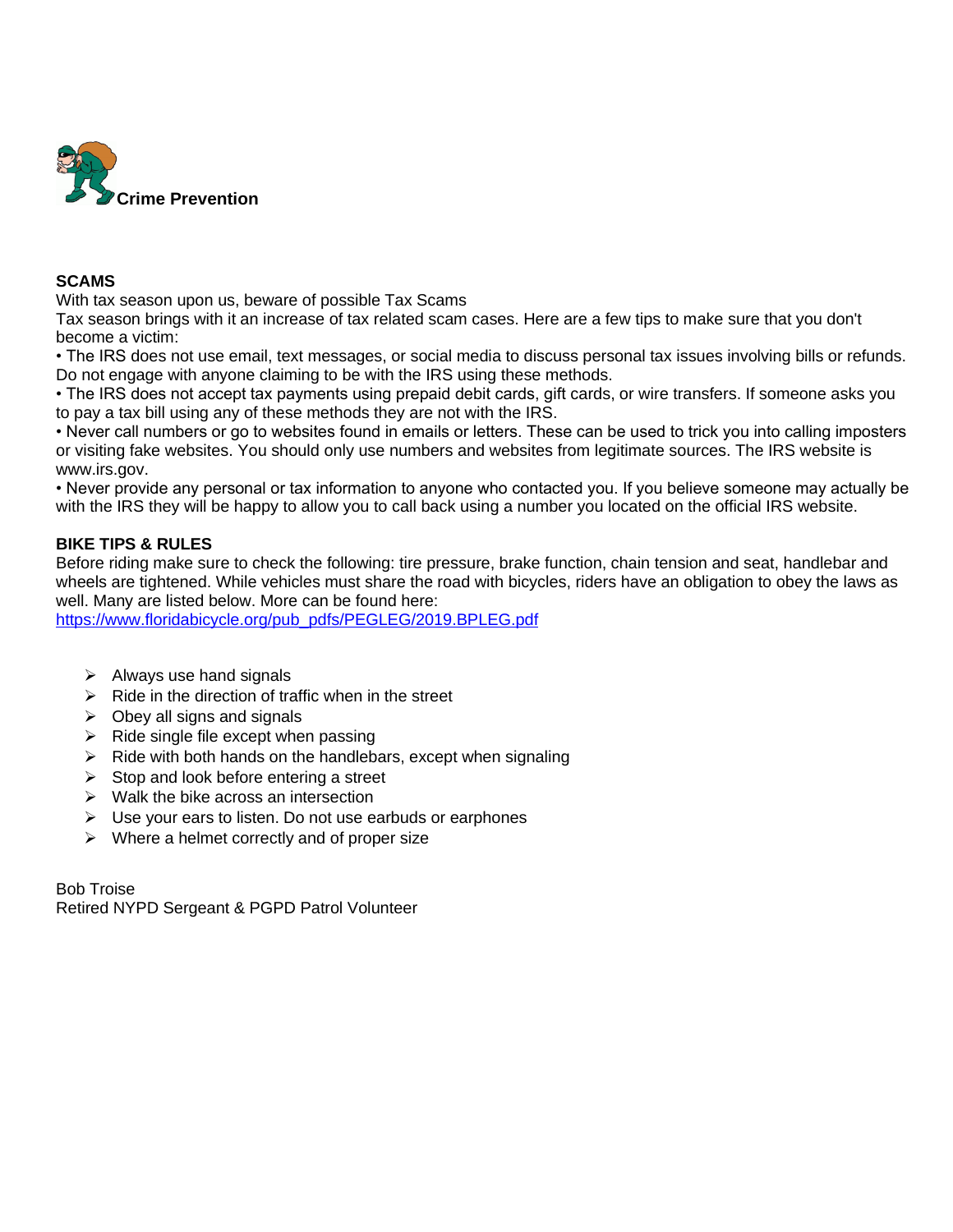

To date, the subscribers to our electronic newsletter has grown to 282 BSM residents. While that is a good improvement, that number is still far short of the number of property owners. We would like to see that number increase so please let your friends and neighbors know that they can receive our quarterly newsletter simply by signing up!

For those who do not have computer access, a printed newsletter will be mailed to you. However, you **must** contact Star Management at 941-575-6764 in order to receive the printed version. If you do not contact Star Management, you will not receive the printed newsletter.

Property owners will have the option to receive the newsletter via their email address, or by downloading it from the bsmpoa.com website or via NextDoor. To sign up to have the newsletter emailed, you must register your contact information at [http://www.bsmpoa.com/newsletters.html.](http://www.bsmpoa.com/newsletters.html) If you are already receiving it electronically, you **do not** have to sign up again.

Please send pertinent articles of community interest to [bsmpoa.newsletter@gmail.com](mailto:bsmpoa.newsletter@gmail.com)



## **Important Phone Numbers**

- [➢](https://commons.wikimedia.org/wiki/File:Phone_Shiny_Icon.svg) Burnt Store Meadows is within the city limits of Punta Gorda. You can find useful information regarding City meetings and agendas, permits, garbage collection, zoning and much more on their website at [www.ci.punta-gorda.fl.us.](http://www.ci.punta-gorda.fl.us/)
- ➢ Non-Emergency Police 941-639-4111
- ➢ **Emergency Number 911**
- [➢](https://creativecommons.org/licenses/by-sa/3.0/) Melissa Lockhart is our City Council member, District 5. Melissa publishes a very informative newsletter on a weekly basis. It is a great way to keep informed of what is happening in our town. You can sign up by emailing Melissa at [mlockhart@cityofpuntagordafl.com](mailto:mlockhart@cityofpuntagordafl.com)
- ➢ Lynne Matthews, Mayor 941-575-3341



## **Upcoming POA Meetings**

[All prop](http://connieuk.tistory.com/744)erty owners are encouraged to attend the Board's monthly meetings. Since the pandemic, all meetings have and will continue to be via Zoom. Contact Sherry at Star Management by **NOON on the day of the meeting** for ZOOM instructions. Sherry can be reached at [s.danko@starhospitalitymanagement.com](mailto:s.danko@starhospitalitymanagement.com) or by phone at 941-575-6764. All meeting minutes are posted on our website at [www.bsmpoa.com.](http://www.bsmpoa.com/) The upcoming scheduled meetings are as follows:

- **Monday, February 28th**
- **Monday, March 21st**
- [•](https://creativecommons.org/licenses/by-nc-nd/3.0/) **Monday, April 18th**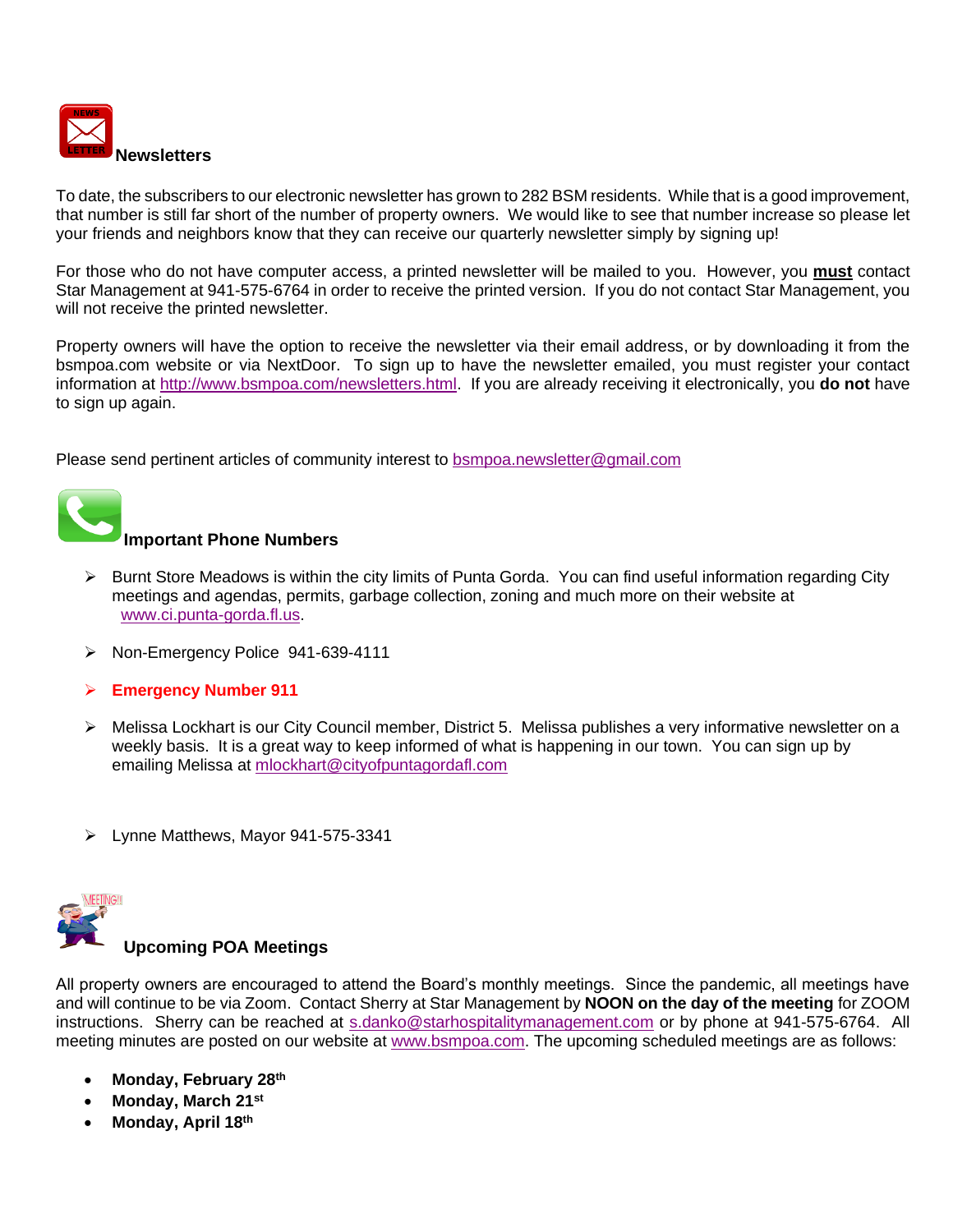

Paid Advertisements - To advertise in the BSM newsletter, email [bsmpoa.newsletter@gmail.com](mailto:bsmpoa.newsletter@gmail.com)



Paid Advertisements - To advertise in the BSM newsletter, email **bsmpoa.newsletter@gmail.com**